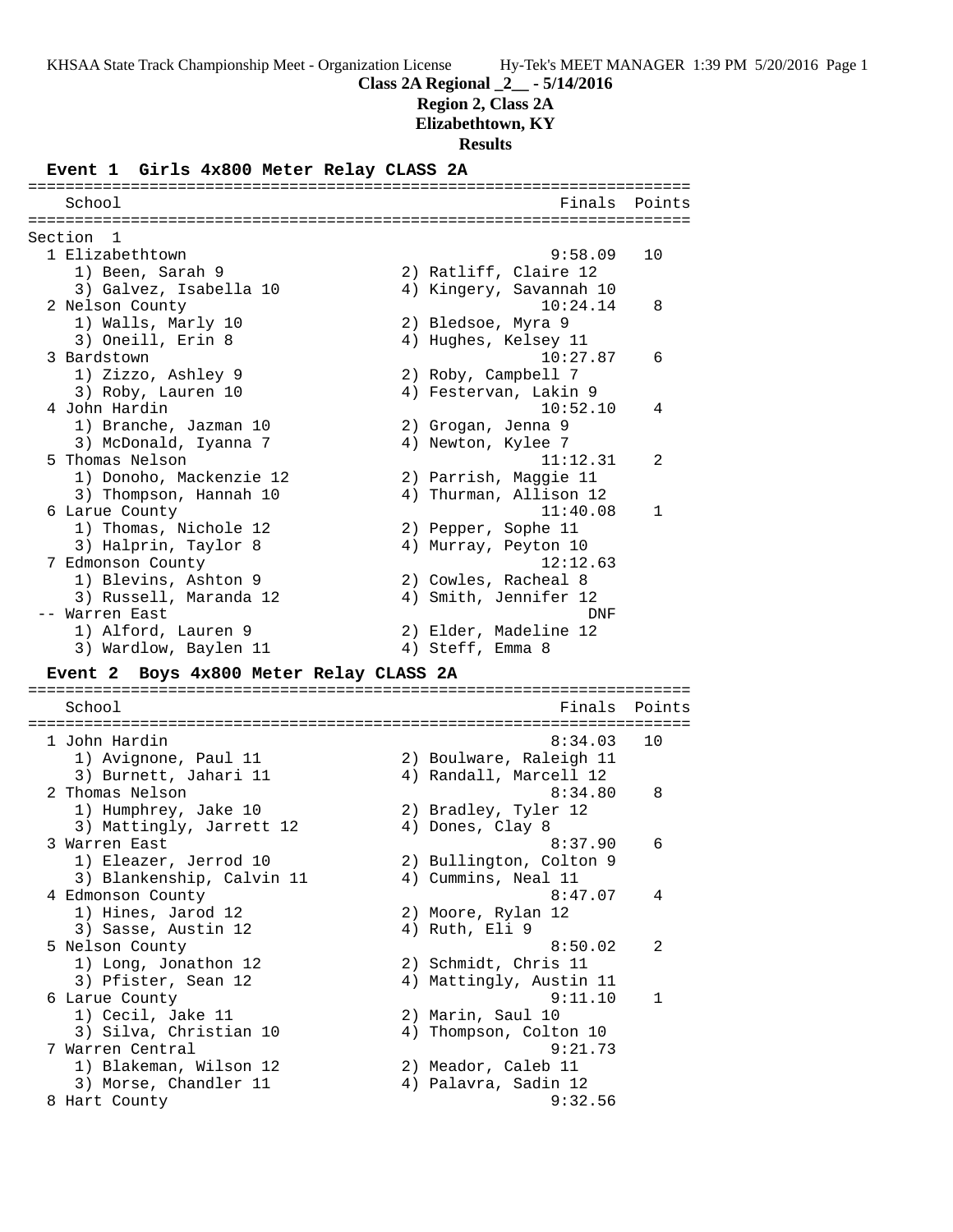### **Class 2A Regional \_2\_\_ - 5/14/2016**

# **Region 2, Class 2A**

**Elizabethtown, KY**

### **Results**

#### **....Event 2 Boys 4x800 Meter Relay CLASS 2A**

| 1) Brelig, Max 10        | 2) Matthews, Austin 11 |
|--------------------------|------------------------|
| 3) Defevers, John 9      | 4) Tennyson, Cameron 8 |
| 9 Bardstown              | 9:36.45                |
| 1) Cecil, Robbie 12      | 2) Arum, Ben 10        |
| 3) Crume, Isaac 11       | 4) Lopez, Daniel 9     |
| 10 Adair County          | 9:51.96                |
| 1) Evans, Alex 9         | 2) Gutelius, Michael 9 |
| 3) Stonecypher, Tanner 8 | 4) Abston, Chauncey 9  |
|                          |                        |

#### **Event 3 Girls 100 Meter Hurdles CLASS 2A** =======================================================================

Name The Year School The Finals Points ======================================================================= 1 Creek, Kayla 12 Warren East 18.95 2 Branham, Chantal 12 Adair County 20.36 3 Vernon, Macayla 9 Allen County 20.60 4 Lafollette, Katelyn 10 Larue County 20.82 5 Kirby, Destiny 9 Larue County 21.07 6 Soto-penn, Haley 9 Adair County 21.54 7 Ellis, Taylor 7 Bardstown 23.21 Section 2 1 Witherspoon, Alexis 8 John Hardin 16.27 10 2 Reed, Zinaija 10 John Hardin 16.67 8 3 Walls, Marly 10 Nelson County 17.05 6 4 Bartley, Meredith 12 Marion County 18.34 4 5 Mudd, Makya 7 Bardstown 18.44 2 6 White, Whitney 12 Nelson County 18.47 1 7 Herald, Christy 11 Warren East 18.61 8 Lyles, Kaylynn 12 Allen County 20.98 **Event 4 Boys 110 Meter Hurdles CLASS 2A** ======================================================================= Name The Year School The Points Points ======================================================================= 1 Lanham, Jacob 10 Nelson County 17.76 10 2 Roby, Ethan 9 Nelson County 18.32 8 3 Davidson, Rhashan 12 Warren Central 18.37 6 4 Boggs, Tristan 9 Bardstown 18.45 4 5 Curle, Jace 10 Larue County 18.67 2 6 Helm, Nathan 10 Larue County 19.24 1 -- Boggs, Devin 11 Bardstown DQ

#### **Event 5 Girls 100 Meter Dash CLASS 2A**

| Name               | Year School         | Finals Points |  |
|--------------------|---------------------|---------------|--|
| Section 1          |                     |               |  |
| 1 Day, Sydney      | 10 Allen County     | 15.18         |  |
| 2 Burton, Natalia  | 10 Franklin-Simpson | 16.89         |  |
| 3 Garcia, Ade'     | 8 Larue County      | 17.86         |  |
| 4 Herrin, Alexa    | 11 Larue County     | 17.99         |  |
| Section 2          |                     |               |  |
| 1 Seely, Loren     | 10 Nelson County    | 14.64         |  |
| 2 Thompson, Keaton | 10 Edmonson County  | 14.95         |  |
|                    |                     |               |  |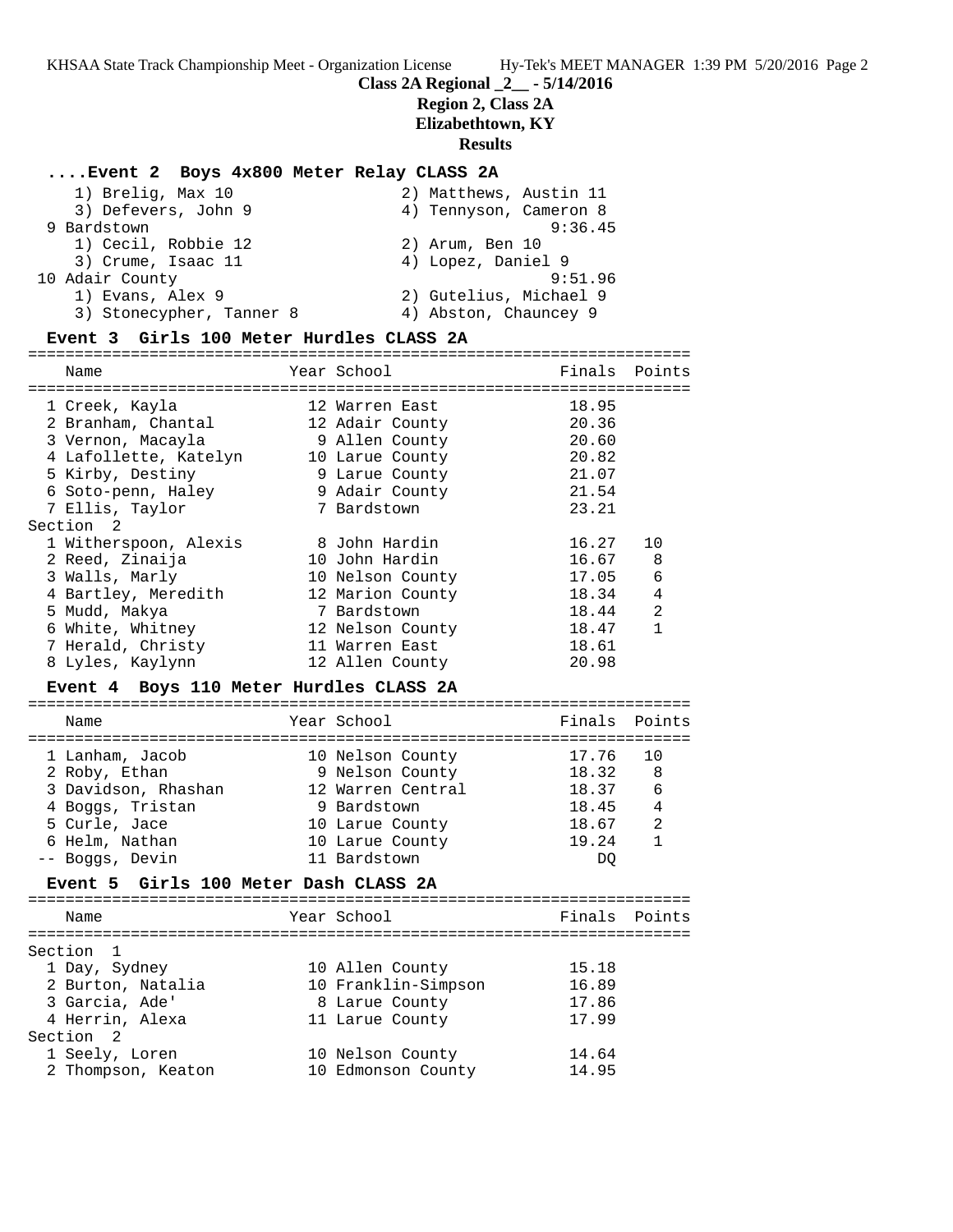# **Class 2A Regional \_2\_\_ - 5/14/2016**

**Region 2, Class 2A**

**Elizabethtown, KY**

**Results**

### **....Event 5 Girls 100 Meter Dash CLASS 2A**

| 3 Fritz, Kenliegh                          | 8 Thomas Nelson                    | 15.00          |                |
|--------------------------------------------|------------------------------------|----------------|----------------|
| 4 Byrd, Maddie                             | 9 Thomas Nelson                    | 15.06          |                |
| 5 Maynard, Alyson<br>6 Wright, Hannah      | 11 Allen County<br>9 Nelson County | 15.17<br>15.18 |                |
| Section 3                                  |                                    |                |                |
| 1 Branham, Chantal                         | 12 Adair County                    | 13.62          | 6              |
| 2 Sapp, Sky                                | 8 Taylor County                    | 13.63          | 4              |
| 3 Gardner, Morgan                          | 12 Warren East                     | 13.77          | $\mathbf{1}$   |
| 4 Cullom, Egypt                            | 11 Warren Central                  | 14.03          |                |
| 5 Seth, Kiki                               | 12 Elizabethtown                   | 14.07          |                |
| 6 Soto-penn, Haley                         | 9 Adair County                     | 14.63          |                |
| 7 Prince, Tierra                           | 10 Franklin-Simpson                | 14.90          |                |
| Section 4                                  |                                    |                |                |
| 1 Nelson, Jordan                           | 10 John Hardin                     | 12.79          | 10             |
| 2 Koger, Haylee                            | 10 Bardstown                       | 13.26          | 8              |
| 3 Dornan, Teychiana                        | 11 Elizabethtown                   | 13.65          | 2              |
| 4 Smith, Destiny                           | 12 Warren East                     | 13.88          |                |
| 5 Hughes, Mercedes                         | 10 Taylor County                   | 13.89          |                |
| 6 Love, Destiny                            | 10 Bardstown                       | 13.92          |                |
| 7 Mills, Daisy                             | 9 Hart County                      | 14.83          |                |
| 8 Hunt, Emery                              | 11 Edmonson County                 | 14.85          |                |
| Event 6 Boys 100 Meter Dash CLASS 2A       |                                    |                |                |
| Name                                       | Year School                        | Finals         | Points         |
|                                            |                                    |                |                |
| Section<br>$\mathbf{1}$<br>1 Wasson, Devan | 9 Taylor County                    | 12.14          |                |
| 2 Honaker, Damon                           | 12 Adair County                    | 13.03          |                |
| Section 2                                  |                                    |                |                |
| 1 Lewis, Taylor                            | 9 Hart County                      | 12.23          |                |
| 2 Mcgregor, Malik                          | 10 John Hardin                     | 12.28          |                |
| 3 Vea, Jeremiah                            | 10 Elizabethtown                   | 12.43          |                |
| 4 Delrosario, Grant                        | 11 Nelson County                   | 12.48          |                |
| 5 Johnson, Dakota                          | 8 Elizabethtown                    | 12.56          |                |
| 6 Howard, Chase                            | 10 Thomas Nelson                   | 12.73          |                |
| 7 Spainhoward, Sawyer                      | 12 Edmonson County                 | 14.12          |                |
| Section 3                                  |                                    |                |                |
| 1 Conaway, Rshawn                          | 12 Bardstown                       | 11.80          |                |
| 2 Wilson, Arnez                            | 11 Marion County                   | 12.11          |                |
| 3 Curry, Seivaughn                         | 10 Hart County                     | 12.21          |                |
| 4 Huff, Bryan                              | 12 Allen County                    | 12.34          |                |
| 5 Weger, Preston                           | 11 Allen County                    | 12.54          |                |
| 6 Hillard, Anthony<br>-- Proctor, Jastin   | 12 Taylor County<br>9 Warren East  | 12.62          |                |
| Section 4                                  |                                    | FS             |                |
| 1 Stoll, Codey                             | 11 Warren East                     | 11.25          | 10             |
| 2 Cleveland, Korie                         | 11 John Hardin                     | 11.27          | 8              |
| 3 Robey, Josiah                            | 11 Franklin-Simpson                | 11.46          | 6              |
| 4 Nalley, Cameron                          | 11 Marion County                   | 11.57          | 4              |
| 5 Walker, Damani                           | 12 Warren Central                  | 11.64          | $\overline{a}$ |
| 6 Payne, Lamar                             | 10 Bardstown                       | 11.72          | $\mathbf{1}$   |
| 7 Newland, Kane                            | 10 Franklin-Simpson                | 11.91          |                |
| 8 Wimsett, Tyler                           | 10 Thomas Nelson                   | 12.41          |                |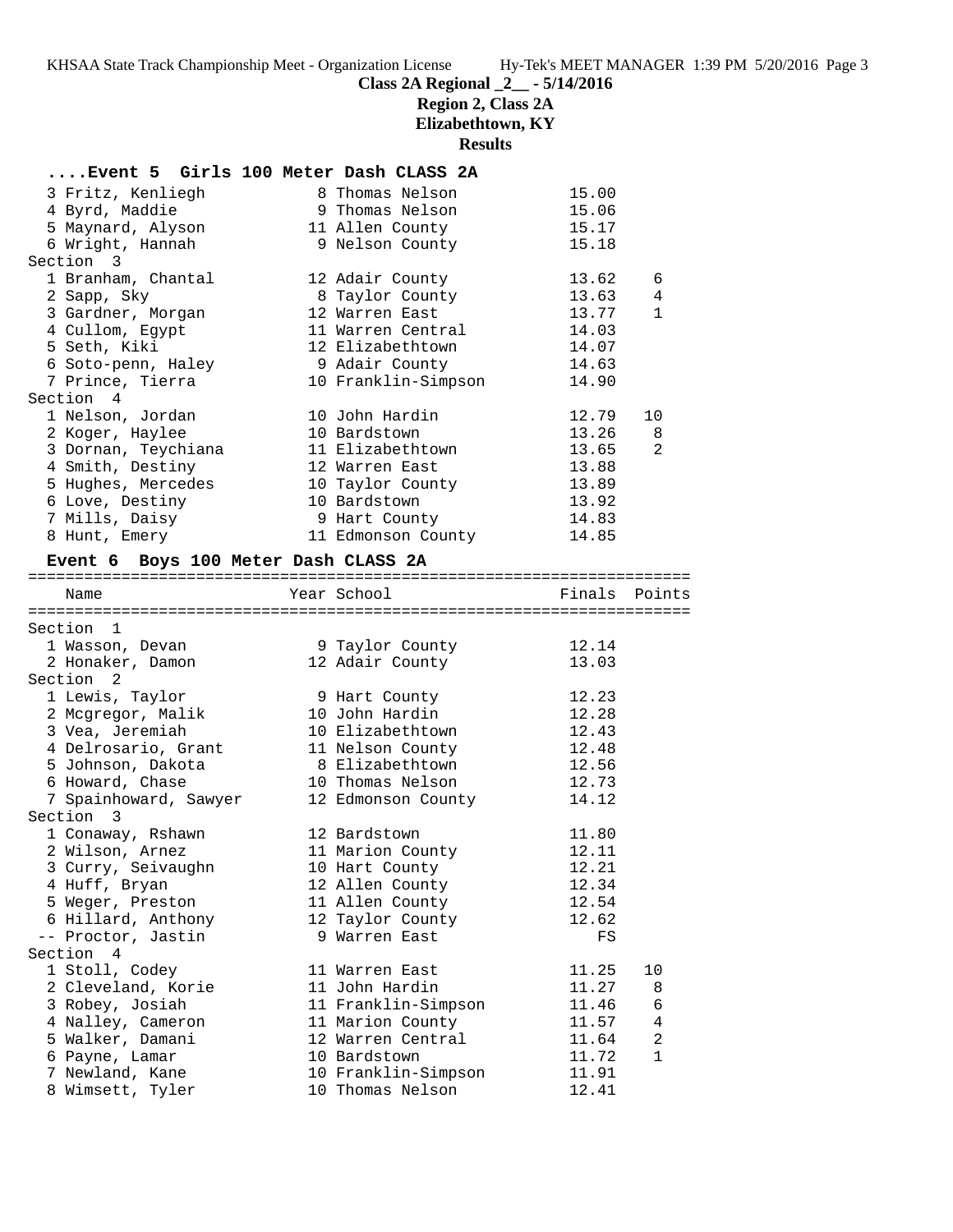**Region 2, Class 2A**

**Elizabethtown, KY**

**Results**

### **Event 7 Girls 4x200 Meter Relay CLASS 2A**

======================================================================= School **Finals Points** ======================================================================= Section 1 1 Marion County 2:11.42 1) Allendar, Marley 10 2) Hardin, Madison 7 3) Newton, Natalie 10  $\hskip1cm$  4) Wayland, Riley 10 Section 2<br>1 John Hardin 1 John Hardin 1:47.84 10 1) Jones, Kemya 11 2) Muschette, Mya 11 3) Nelson, Jordan 10 4) Reed, Zinaija 10 2 Elizabethtown 2 and 2 and 2 and 2 and 2 and 2 and 2 and 2 and 2 and 2 and 2 and 2 and 2 and 2 and 2 and 2 and 2 and 2 and 2 and 2 and 2 and 2 and 2 and 2 and 2 and 2 and 2 and 2 and 2 and 2 and 2 and 2 and 2 and 2 and 2 1) Dornan, Teychiana 11 2) Evans, Amirr 9 3) Nall, Bailey 12 4) Nuccitelli, Jordan 12 3 Thomas Nelson 1:56.93 6 1) Fritz, Madison 12 2) Malone, Alexis 11 3) Parrish, Maggie 11 (4) Rogers, Marley 11 4 Warren East 1:58.15 4 1) Gardner, Morgan 12 2) Alford, Lauren 9 3) Smith, Destiny 12 4) Wardlow, Baylen 11 5 Larue County 2:00.79 2 1) O'Bryan, Jessi 10 2) Murray, Peyton 10 3) Rigdon, Jackie 9 4) Hunter-Hays, Jada 7 6 Nelson County 2:04.33 1 1) Filiatreau, Meg 8 2) Viens, Hannah 11 3) Seely, Loren 10  $\hskip1cm$  4) Wright, Hannah 9 7 Edmonson County 2:07.75 1) Blevins, Ashton 9 2) Dennison, Caitlyn 9 3) Hunt, Emery 11 4) Thompson, Keaton 10 8 Allen County Scottsville 2:19.64 1) Maynard, Alyson 11 2) Miller, Annika 8 3) Kahl, Ashley 12 4) Lightfoot, Josten 9 **Event 8 Boys 4x200 Meter Relay CLASS 2A** ======================================================================= School Finals Points ======================================================================= Section 1 1 Allen County Scottsville 1:39.83 2 1) Weger, Kelly 9 2) Weger, Preston 11 3) Lightfoot, Jacob 9  $\begin{array}{ccc} 4 & 4 & \text{Huff} \end{array}$  Bryan 12 2 Thomas Nelson 1:39.99 1 1) Howard, Chase 10 2) Burba, Mckale 10 3) Mcmahan, Ryan 10 4) Wimsett, Tyler 10 3 Marion County 1:42.89 1) Anderson, Arnez 11 2) Thompson, Blake 11 3) Hoppes, Nate 8 4) Wilson, Bobby 11 Section 2 1 Bardstown 1:33.70 10 1) Conaway, Rshawn 12 2) Cummings, Devin 12 3) Mason, Drew 10  $\hskip1cm \hskip1cm 4$ ) Boggs, Deandre 11 2 John Hardin 1:36.17 8 1) Doss, Cameron 11 2) Keener, Darion 12 3) Polite, Anthony 12 4) Burnett, Jahari 11 3 Warren East 1:38.08 6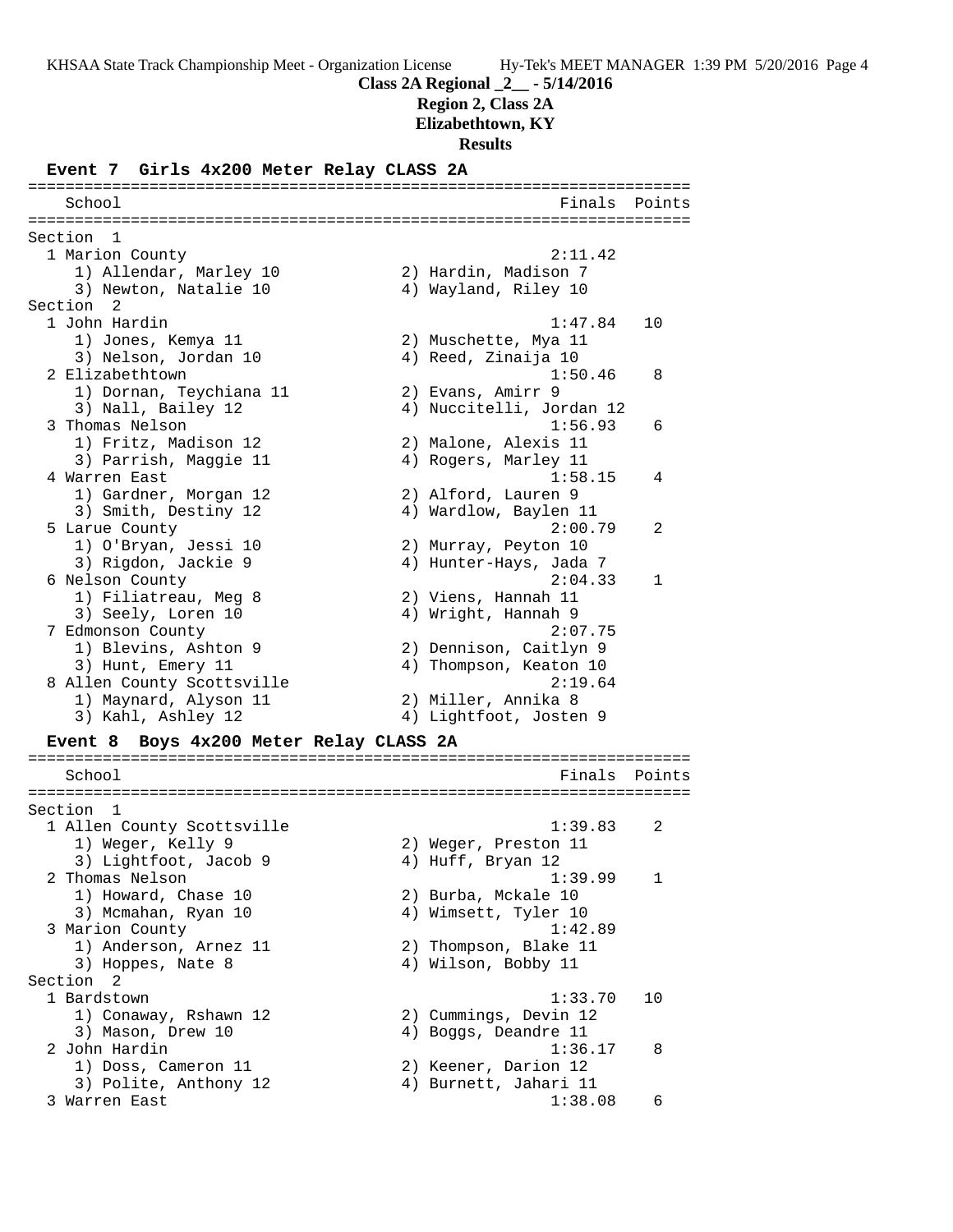### **Region 2, Class 2A Elizabethtown, KY**

## **Results**

### **....Event 8 Boys 4x200 Meter Relay CLASS 2A**

| 1) Ortiz, Eber 11         | 2) Casvechia, Caleb 12    |
|---------------------------|---------------------------|
| 3) Whitney, Brevon 10     | 4) Williams, Jacob 9      |
| 4 Hart County             | $\overline{4}$<br>1:38.15 |
| 1) Butler, Noah 9         | 2) Curry, Seivaughn 10    |
| 3) Hampton, Shandon 12    | 4) Lewis, Taylor 9        |
| 5 Elizabethtown           | 1:44.62                   |
| 1) Cockerham, Jordan 10   | 2) Johnson, Dakota 8      |
| 3) Merriweather, Bryan 12 | 4) Vea, Jeremiah 10       |
| 6 Nelson County           | 1:49.59                   |
| 1) Bishop, Grant 10       | 2) Green, Trent 12        |
| 3) Mcguffin, Tristan 12   | 4) Delrosario, Grant 11   |
| -- Larue County           | DNF                       |
| 1) Young, Randy 12        | 2) Parrish, Austin 12     |
| 3) Pellegrino, Cameron 12 | 4) Lewis, Matthew 8       |
| -- Warren Central         | DO.                       |
| 1) Davidson, Rhashan 12   | 2) Hayes, Savion 12       |
| 3) Johnson, Michael 12    | 4) Lancaster, Kobee 10    |

#### **Event 9 Girls 1600 Meter Run CLASS 2A**

======================================================================= Name The Year School Team Points Points ======================================================================= Section 1 1 Steff, Emma 8 Warren East 5:29.60 10 2 Kingery, Savannah 10 Elizabethtown 5:29.61 8 3 Galvez, Isabella 10 Elizabethtown 5:41.64 6 4 Riley, Maddie 7 Taylor County 5:43.26 4 5 Hughes, Kelsey 11 Nelson County 5:55.97 2 6 Oneill, Erin 8 Nelson County 5:59.95 1 7 Jones, Taylor 12 Warren Central 6:00.56 8 Maynard, Emma 7 Taylor County 6:02.96 9 Roby, Lauren 10 Bardstown 6:03.39 10 Hardin, Madison 7 Marion County 6:07.31 Section 2 1 Roby, Campbell 7 Bardstown 6:09.38 2 Grogan, Jenna 9 John Hardin 6:22.31 3 Smith, Jennifer 12 Edmonson County 6:22.51 4 Thurman, Allison 12 Thomas Nelson 6:25.78 5 Cummings, Jordan 11 Warren East 6:25.99 6 Evans, Anna 7 Adair County 6:35.59 7 Ballard, Samantha 11 Thomas Nelson 6:40.16 8 Cowles, Racheal 8 Edmonson County 6:41.39 9 Avignone, Angelina 10 John Hardin 6:45.65 10 Pepper, Sophe 11 Larue County 6:46.51 Section 3 1 Davenport, Alyssa 11 Franklin-Simpson 6:49.91 2 Stinnett, Tori 8 Larue County 6:54.35 3 Taylor, Danielle 7 Hart County 7:10.53 4 Pearson, Camellia 9 Adair County 8:01.12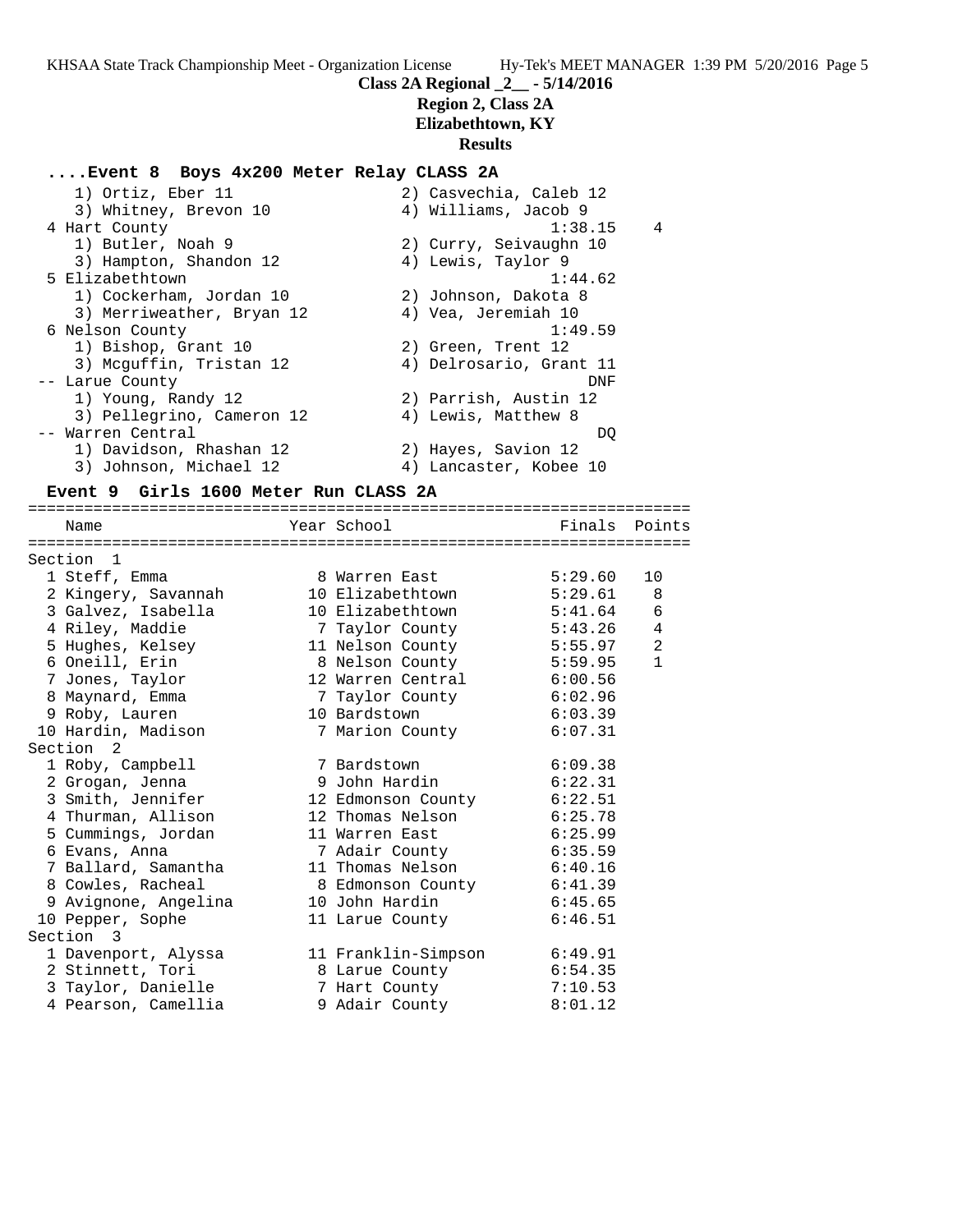# **Class 2A Regional \_2\_\_ - 5/14/2016**

**Region 2, Class 2A**

**Elizabethtown, KY**

**Results**

**Event 10 Boys 1600 Meter Run CLASS 2A**

| Name                                      | Year School          | Finals Points             |                |
|-------------------------------------------|----------------------|---------------------------|----------------|
|                                           |                      |                           |                |
| Section<br>$\mathbf{1}$                   |                      |                           |                |
| 1 Mattingly, Jarrett                      | 12 Thomas Nelson     | 4:34.66                   | 10             |
| 2 Bradley, Tyler                          | 12 Thomas Nelson     | 4:39.88                   | 8              |
| 3 Eleazer, Jerrod                         | 10 Warren East       | 4:42.18                   | 6              |
| 4 Boulware, Raleigh                       | 11 John Hardin       | 4:45.08                   | 4              |
| 5 Mattingly, Austin                       | 11 Nelson County     | 4:46.69                   | $\overline{a}$ |
| 6 Bullington, Colton                      | 9 Warren East        | 4:52.10                   | $\mathbf{1}$   |
| 7 Sevilla, Jackson                        | 10 Franklin-Simpson  | 4:56.53                   |                |
| 8 Flanagan, Caleb                         | 9 Bardstown          | 5:02.04                   |                |
| 9 Blakeman, Wilson                        | 12 Warren Central    | 5:03.21                   |                |
| 10 Avignone, Paul                         | 11 John Hardin       | 5:04.02                   |                |
| Section <sub>2</sub>                      |                      |                           |                |
| 1 Maynard, Ryan                           | 8 Taylor County      | 5:05.92                   |                |
| 2 Silva, Christian                        | 10 Larue County      | 5:09.23                   |                |
| 3 Long, Jonathon                          | 12 Nelson County     | 5:11.80                   |                |
| 4 Meador, Caleb                           | 11 Warren Central    | 5:12.51                   |                |
| 5 Nunn, Dalton                            | 7 Taylor County      | 5:14.26                   |                |
| 6 Moore, Rylan                            | 12 Edmonson County   | 5:20.19                   |                |
| 7 Lopez, Daniel                           | 9 Bardstown          | 5:24.04                   |                |
| 8 Evans, Alex                             | 9 Adair County       | 5:26.66                   |                |
| 9 Tennyson, Cameron                       | 8 Hart County        | 5:38.44                   |                |
| 10 Ruth, Eli                              | 9 Edmonson County    | 5:38.86                   |                |
| Section 3                                 |                      |                           |                |
| 1 Ball, Bryce                             | 9 Franklin-Simpson   | 5:40.18                   |                |
| 2 Thompson, Atticus                       | 9 Elizabethtown      | 5:43.00                   |                |
| 3 Brelig, Ari                             | 7 Hart County        | 5:50.19                   |                |
| 4 Mattingly, Trevor                       | 10 Marion County     | 5:51.94                   |                |
| 5 Kaminski, Nicholas                      |                      | 6:08.06                   |                |
| 6 Hawkins, Tayte                          | 10 Marion County     | 6:40.41                   |                |
|                                           | 10 Allen County      | 7:22.45                   |                |
| 7 Stone, Wes                              | 11 Adair County      |                           |                |
| Event 11 Girls 4x100 Meter Relay CLASS 2A |                      |                           |                |
|                                           |                      |                           |                |
| School                                    |                      | Finals Points             |                |
|                                           |                      |                           |                |
| Section 1                                 |                      |                           |                |
| 1 Nelson County                           |                      | 58.85                     | 2              |
| 1) Filiatreau, Meg 8                      | 2) Viens, Hannah 11  |                           |                |
| 3) Seely, Loren 10                        |                      | 4) Calderon, Uriel 12     |                |
| 2 Edmonson County                         |                      | 59.64                     | 1              |
| 1) Kemble, Mckenna 12                     | 2) Miller, Morgen 12 |                           |                |
| 3) Skaggs, Morgan 12                      |                      | 4) Waddell, Mary Chris 12 |                |
| Section 2                                 |                      |                           |                |
| 1 Warren East                             |                      | 54.15                     | 10             |
| 1) Anderson, Kelsey 11                    |                      | 2) Gardner, Morgan 12     |                |
| 3) Smith, Destiny 12                      |                      | 4) Herald, Christy 11     |                |
| 2 Thomas Nelson                           |                      | 55.15                     | 8              |
| 1) Byrd, Maddie 9                         | 2) Fritz, Madison 12 |                           |                |
| 3) Middleton, Caroline 10                 | 4) Rogers, Marley 11 |                           |                |
| 3 Bardstown                               |                      | 56.15                     | 6              |
| 1) Festervan, Lakin 9                     | 2) Hayden, Andrea 10 |                           |                |
| 3) Howell, Sherika 12                     | 4) Love, Destiny 10  |                           |                |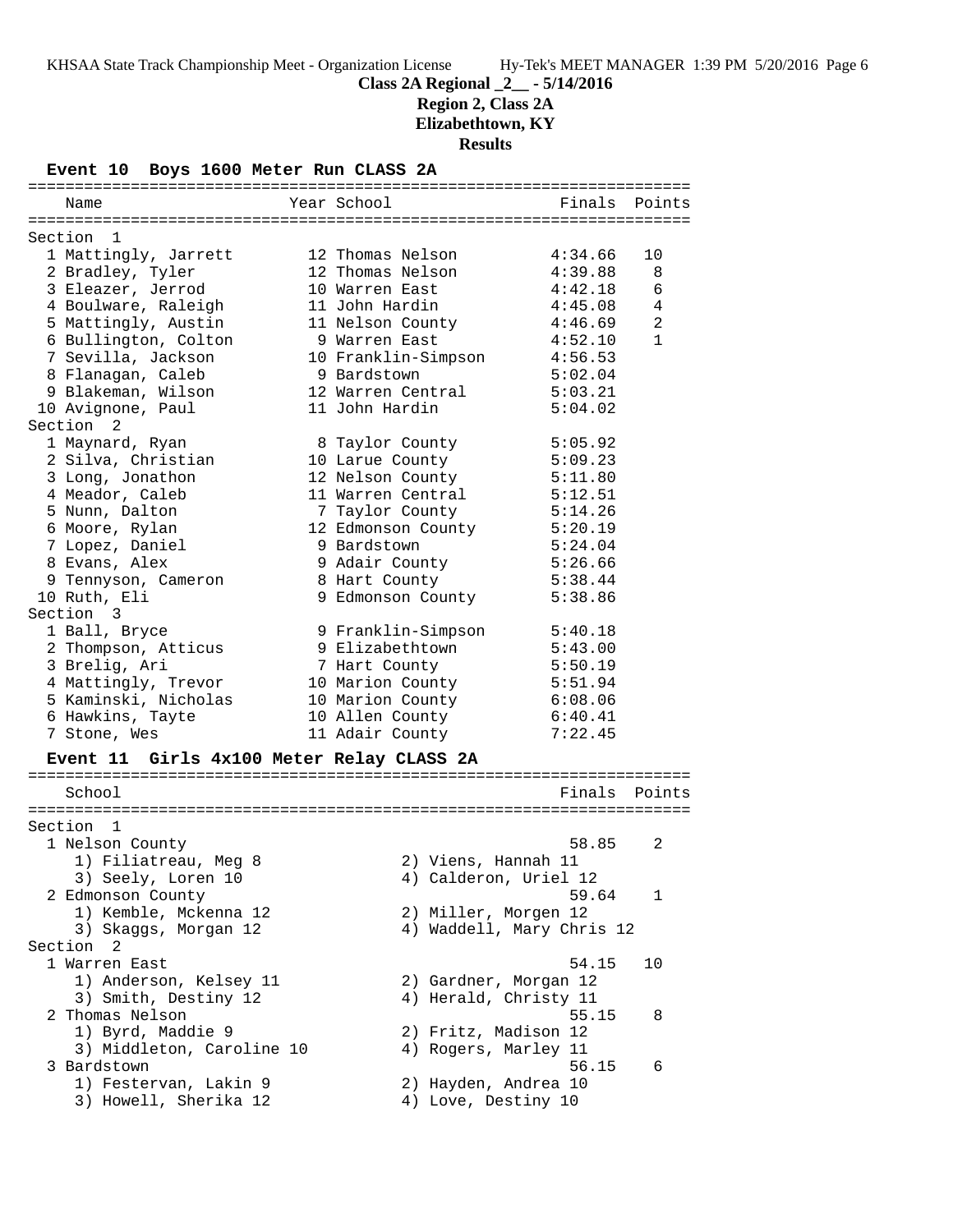**Class 2A Regional \_2\_\_ - 5/14/2016**

### **Region 2, Class 2A Elizabethtown, KY**

### **Results**

### **....Event 11 Girls 4x100 Meter Relay CLASS 2A**

 4 Larue County 57.47 4 1) Kirby, Destiny 9 2) Murray, Peyton 10 3) Rigdon, Jackie 9 4) Hunter-Hays, Jada 7 5 Allen County Scottsville 1:00.39 1) Lyles, Kaylynn 12 2) Vernon, Macayla 9 3) Day, Sydney 10 4) Maynard, Alyson 11 6 Elizabethtown 1:00.69 1) Dornan, Teychiana 11 2) Love, Zion 8 3) Seth, Kiki 12 (4) Smith, Tori 11 -- John Hardin FS 1) Brown, Carlitta 11 2) Jones, Kemya 11 3) Muschette, Mya 11 (4) Nelson, Jordan 10 -- Adair County DQ impeding 1) Branham, Chantal 12 2) Anyega, Raquel 7 3) Smith, Shelby 8 4) Soto-penn, Haley 9 **Event 12 Boys 4x100 Meter Relay CLASS 2A** ======================================================================= School **Finals** Points Points Points Points Points Points Points Points Points Points Points Points Points Points Points Points Points Points Points Points Points Points Points Points Points Points Points Points Points Poi ======================================================================= Section 1<br>1 Marion County 1 Marion County 48.26 1 1) Anderson, Arnez 11 and 2) Wilson, Bobby 11 3) Hoppes, Nate 8 4) Thompson, Blake 11 2 Hart County **49.31**  1) Butler, Noah 9 2) Curry, Seivaughn 10 3) Hampton, Shandon 12 4) Lewis, Taylor 9 3 Nelson County 51.59 1) Bishop, Grant 10 2) Delrosario, Grant 11 3) Green, Trent 12 4) Mcguffin, Tristan 12 -- Thomas Nelson DQ 1) Howard, Chase 10 2) Mcmahan, Mason 12 3) Mcmahan, Ryan 10 4) Wimsett, Tyler 10 Section 2<br>1 Warren Central 1 Warren Central 45.44 10 1) Davidson, Rhashan 12 2) Hayes, Savion 12 3) Johnson, Michael 12 (4) Walker, Damani 12 2 Bardstown 45.58 8 1) Conaway, Rshawn 12 2) Knox, Quinten 11 3) Mason, Drew 10  $4)$  Payne, Lamar 10 3 Warren East 45.80 6 1) Proctor, Jastin 9 2) Casvechia, Caleb 12 3) Whitney, Brevon 10 (4) Stoll, Codey 11 4 John Hardin 46.81 4 1) Keener, Darion 12 2) Leon, Te'vante 9 3) Burnett, Jahari 11 (4) Doss, Cameron 11 5 Allen County Scottsville 48.19 2 1) Weger, Kelly 9 2) Lightfoot, Jacob 9 3) Huff, Bryan 12 4) Toby, Daniel 11 -- Franklin-Simpson DQ finished in wrong la 1) Ray, Kalen 12 2) Jones, Taye 11 3) Robey, Josiah 11 (4) Newland, Kane 10 -- Larue County DQ finished in wrong la 1) Young, Randy 12 2) Parrish, Austin 12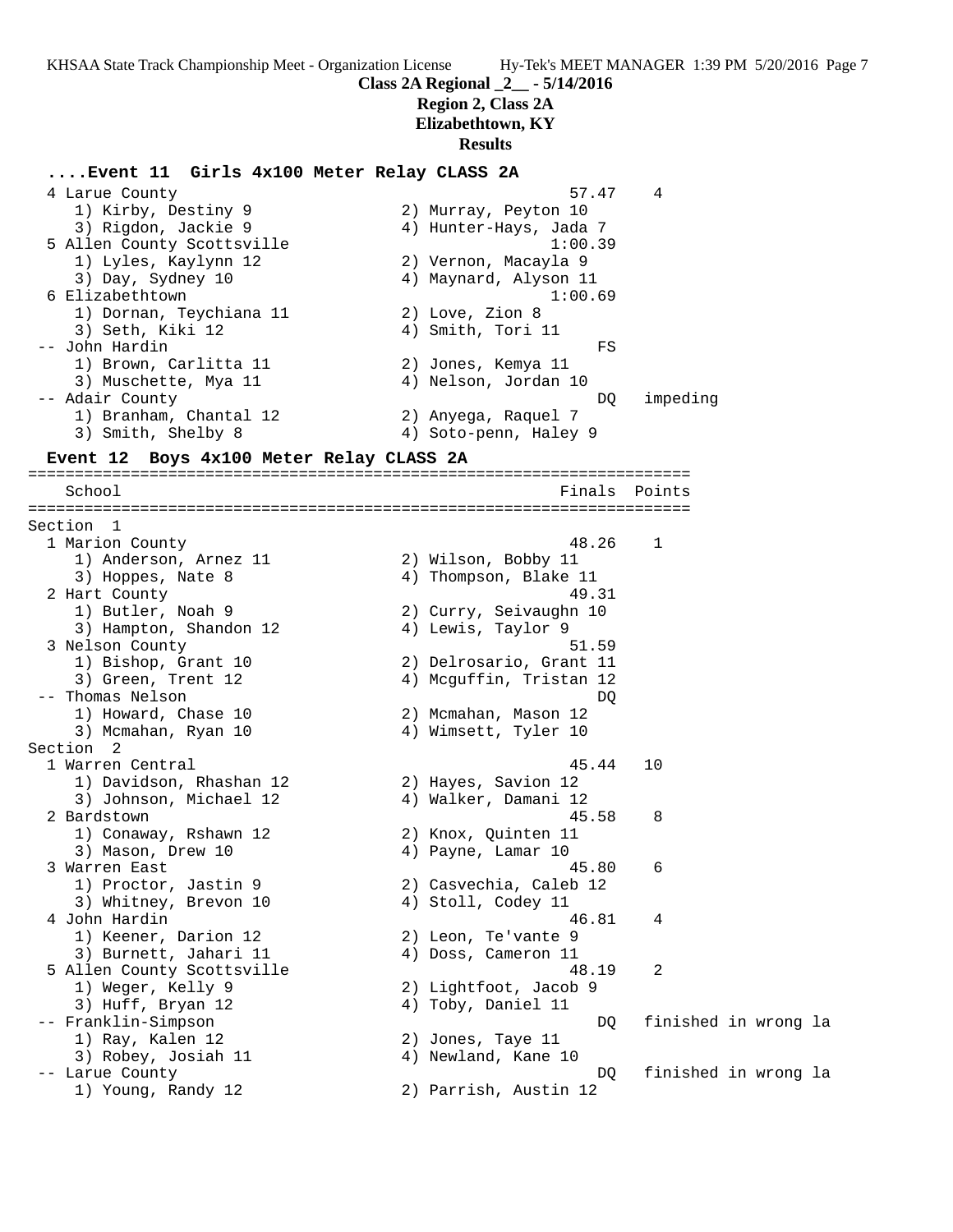**Class 2A Regional \_2\_\_ - 5/14/2016**

### **Region 2, Class 2A**

**Elizabethtown, KY**

### **Results**

**....Event 12 Boys 4x100 Meter Relay CLASS 2A**

3) Pellegrino, Cameron 12 4) Curle, Jace 10

### **Event 13 Girls 400 Meter Dash CLASS 2A**

| Name                                  | Year School                           | Finals  | Points         |
|---------------------------------------|---------------------------------------|---------|----------------|
|                                       |                                       |         |                |
| 1 Britton, Alexandria                 | 10 Nelson County                      | 1:13.00 |                |
| 2 Blevins, Ashton                     | 9 Edmonson County<br>10 Marion County | 1:14.12 |                |
| 3 Newton, Natalie                     |                                       | 1:15.56 |                |
| 4 Mcintyre, Caitlin                   | 11 Warren East                        | 1:15.74 |                |
| 5 Crowder, Emily                      | 12 Allen County                       | 1:18.58 |                |
| 6 Baker, Vondasha                     | 11 Franklin-Simpson                   | 1:20.60 |                |
| 7 Allendar, Marley                    | 10 Marion County                      | 1:22.46 |                |
| 8 Miller, Regan                       | 10 Edmonson County                    | 1:22.75 |                |
| Section 3                             |                                       |         |                |
| 1 Thompson, Hannah                    | 10 Thomas Nelson                      | 1:08.04 |                |
| 2 Mills, Daisy                        | 9 Hart County                         | 1:08.39 |                |
| 3 Barnes, Aubreyanna                  | 10 John Hardin                        | 1:08.50 |                |
| 4 O'Bryan, Jessi                      | 10 Larue County                       | 1:12.04 |                |
| 5 Viens, Hannah                       | 11 Nelson County                      | 1:13.76 |                |
| 6 Anyega, Raquel                      | 7 Adair County                        | 1:14.74 |                |
| 7 Shanklin, Dashia                    | 10 Warren Central                     | 1:14.79 |                |
| 8 Smith, Shelby                       | 8 Adair County                        | 1:14.90 |                |
| Section 4                             |                                       |         |                |
| 1 Malone, Alexis                      | 11 Thomas Nelson                      | 1:01.45 | 10             |
| 2 Koger, Haylee                       | 10 Bardstown                          | 1:01.83 | 8              |
|                                       | 9 Elizabethtown                       | 1:01.87 | 6              |
| 3 Evans, Amirr<br>4 Nall, Bailey      | 12 Elizabethtown                      | 1:02.72 | 4              |
| 5 Reed, Malaysia                      | 9 John Hardin                         | 1:04.31 | $\overline{a}$ |
|                                       |                                       |         |                |
| 6 Love, Destiny                       | 10 Bardstown                          | 1:05.22 | $\mathbf{1}$   |
| 7 Alford, Lauren                      | 9 Warren East                         | 1:06.18 |                |
| 8 Sapp, Sky                           | 8 Taylor County                       | 1:07.66 |                |
| Event 14 Boys 400 Meter Dash CLASS 2A |                                       |         |                |
| Name                                  | Year School                           | Finals  | Points         |
|                                       |                                       |         |                |
| Section 1                             |                                       |         |                |
| 1 Terry, Gavin                        | 10 Hart County                        | 1:04.82 |                |
| 2 Meredith, Christian                 | 9 Hart County                         | 1:06.95 |                |
| Section <sub>2</sub>                  |                                       |         |                |
|                                       |                                       |         |                |
| 1 Silva, Christian                    | 10 Larue County                       | 58.14   |                |
| 2 Abston, Chauncey                    | 9 Adair County                        | 1:00.10 |                |
| 3 Roby, Ethan                         | 9 Nelson County                       | 1:00.46 |                |
| 4 Hoppes, Nate                        | 8 Marion County                       | 1:00.74 |                |
| 5 Newland, Dayton                     | 12 Franklin-Simpson                   | 1:01.12 |                |
| 6 Mcguffin, Tristan                   | 12 Nelson County                      | 1:01.32 |                |
| 7 Stonecypher, Tanner                 | 8 Adair County                        | 1:02.78 |                |
| Section 3                             |                                       |         |                |
| 1 Cockerham, Justin                   | 10 Elizabethtown                      | 54.82   |                |

 2 Graves, Jarius 10 Warren East 55.84 3 Thompson, Blake 11 Marion County 58.64 4 Bowing, Marcus 10 Thomas Nelson 58.83 5 Cox, Colton 11 Allen County 1:00.08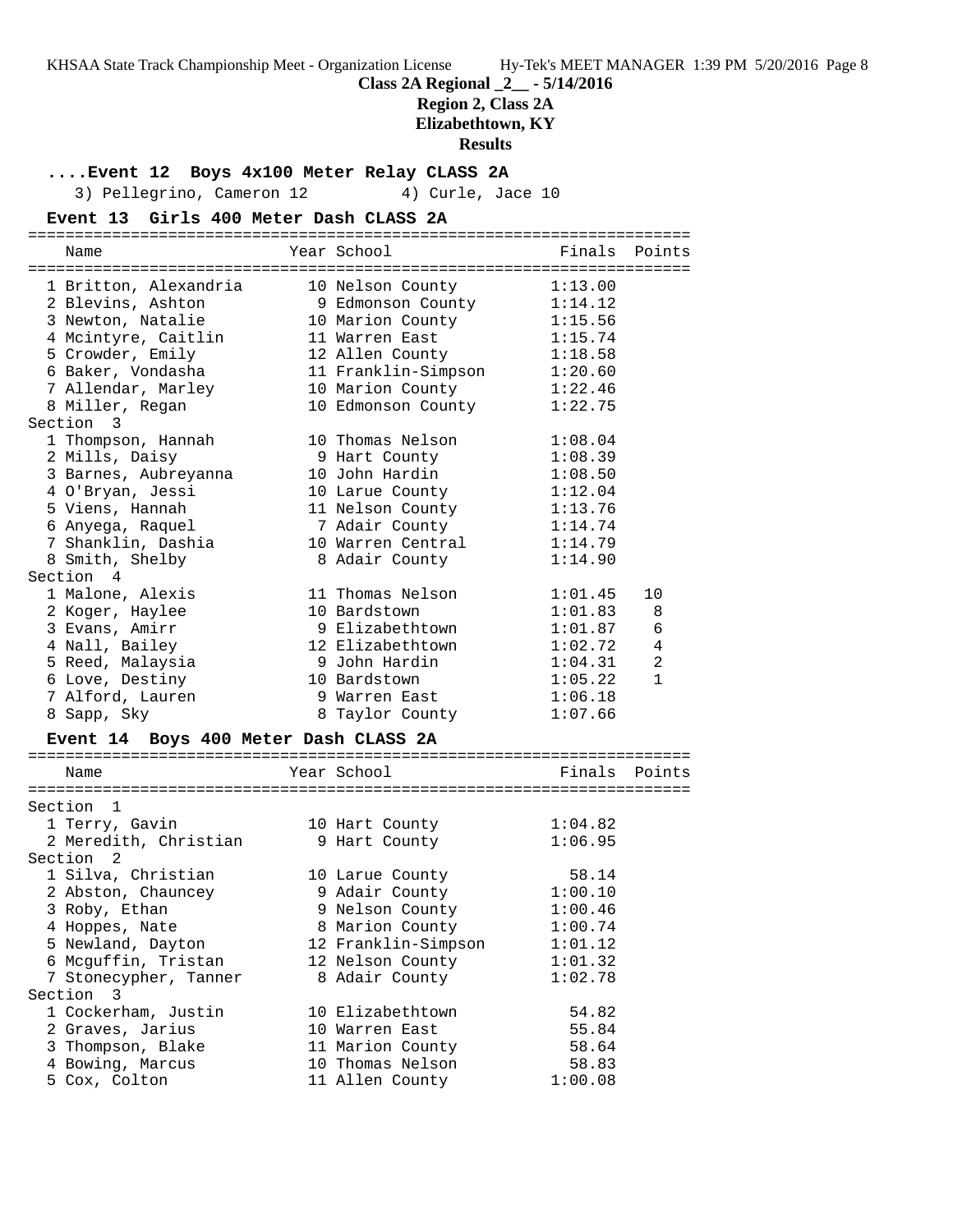**Class 2A Regional \_2\_\_ - 5/14/2016**

**Region 2, Class 2A**

**Elizabethtown, KY**

# **Results**

### **....Event 14 Boys 400 Meter Dash CLASS 2A**

|      |                                                                                                                                                                                                                                                                                                                                                                                                                                                             |                                            |                                                                                                                                                                                                                                                                                                                                                                                                                                                                                                                        | 10                                                                                                                                                                                                                                                                           |
|------|-------------------------------------------------------------------------------------------------------------------------------------------------------------------------------------------------------------------------------------------------------------------------------------------------------------------------------------------------------------------------------------------------------------------------------------------------------------|--------------------------------------------|------------------------------------------------------------------------------------------------------------------------------------------------------------------------------------------------------------------------------------------------------------------------------------------------------------------------------------------------------------------------------------------------------------------------------------------------------------------------------------------------------------------------|------------------------------------------------------------------------------------------------------------------------------------------------------------------------------------------------------------------------------------------------------------------------------|
|      |                                                                                                                                                                                                                                                                                                                                                                                                                                                             |                                            |                                                                                                                                                                                                                                                                                                                                                                                                                                                                                                                        | 8                                                                                                                                                                                                                                                                            |
|      |                                                                                                                                                                                                                                                                                                                                                                                                                                                             |                                            |                                                                                                                                                                                                                                                                                                                                                                                                                                                                                                                        | 6                                                                                                                                                                                                                                                                            |
|      |                                                                                                                                                                                                                                                                                                                                                                                                                                                             |                                            |                                                                                                                                                                                                                                                                                                                                                                                                                                                                                                                        | $\overline{4}$                                                                                                                                                                                                                                                               |
|      |                                                                                                                                                                                                                                                                                                                                                                                                                                                             |                                            |                                                                                                                                                                                                                                                                                                                                                                                                                                                                                                                        | $\overline{2}$                                                                                                                                                                                                                                                               |
|      |                                                                                                                                                                                                                                                                                                                                                                                                                                                             |                                            | 54.24                                                                                                                                                                                                                                                                                                                                                                                                                                                                                                                  | $\mathbf{1}$                                                                                                                                                                                                                                                                 |
|      |                                                                                                                                                                                                                                                                                                                                                                                                                                                             |                                            | 54.26                                                                                                                                                                                                                                                                                                                                                                                                                                                                                                                  |                                                                                                                                                                                                                                                                              |
|      |                                                                                                                                                                                                                                                                                                                                                                                                                                                             |                                            | 54.92                                                                                                                                                                                                                                                                                                                                                                                                                                                                                                                  |                                                                                                                                                                                                                                                                              |
|      |                                                                                                                                                                                                                                                                                                                                                                                                                                                             |                                            |                                                                                                                                                                                                                                                                                                                                                                                                                                                                                                                        |                                                                                                                                                                                                                                                                              |
| Name |                                                                                                                                                                                                                                                                                                                                                                                                                                                             |                                            |                                                                                                                                                                                                                                                                                                                                                                                                                                                                                                                        |                                                                                                                                                                                                                                                                              |
|      |                                                                                                                                                                                                                                                                                                                                                                                                                                                             |                                            |                                                                                                                                                                                                                                                                                                                                                                                                                                                                                                                        |                                                                                                                                                                                                                                                                              |
|      |                                                                                                                                                                                                                                                                                                                                                                                                                                                             |                                            |                                                                                                                                                                                                                                                                                                                                                                                                                                                                                                                        |                                                                                                                                                                                                                                                                              |
|      |                                                                                                                                                                                                                                                                                                                                                                                                                                                             |                                            |                                                                                                                                                                                                                                                                                                                                                                                                                                                                                                                        |                                                                                                                                                                                                                                                                              |
|      |                                                                                                                                                                                                                                                                                                                                                                                                                                                             |                                            |                                                                                                                                                                                                                                                                                                                                                                                                                                                                                                                        |                                                                                                                                                                                                                                                                              |
|      |                                                                                                                                                                                                                                                                                                                                                                                                                                                             |                                            |                                                                                                                                                                                                                                                                                                                                                                                                                                                                                                                        |                                                                                                                                                                                                                                                                              |
|      |                                                                                                                                                                                                                                                                                                                                                                                                                                                             |                                            |                                                                                                                                                                                                                                                                                                                                                                                                                                                                                                                        |                                                                                                                                                                                                                                                                              |
|      |                                                                                                                                                                                                                                                                                                                                                                                                                                                             |                                            |                                                                                                                                                                                                                                                                                                                                                                                                                                                                                                                        |                                                                                                                                                                                                                                                                              |
|      |                                                                                                                                                                                                                                                                                                                                                                                                                                                             |                                            |                                                                                                                                                                                                                                                                                                                                                                                                                                                                                                                        |                                                                                                                                                                                                                                                                              |
|      |                                                                                                                                                                                                                                                                                                                                                                                                                                                             |                                            |                                                                                                                                                                                                                                                                                                                                                                                                                                                                                                                        |                                                                                                                                                                                                                                                                              |
|      |                                                                                                                                                                                                                                                                                                                                                                                                                                                             |                                            |                                                                                                                                                                                                                                                                                                                                                                                                                                                                                                                        | 10                                                                                                                                                                                                                                                                           |
|      |                                                                                                                                                                                                                                                                                                                                                                                                                                                             |                                            |                                                                                                                                                                                                                                                                                                                                                                                                                                                                                                                        | 8                                                                                                                                                                                                                                                                            |
|      |                                                                                                                                                                                                                                                                                                                                                                                                                                                             |                                            |                                                                                                                                                                                                                                                                                                                                                                                                                                                                                                                        | 6                                                                                                                                                                                                                                                                            |
|      |                                                                                                                                                                                                                                                                                                                                                                                                                                                             |                                            |                                                                                                                                                                                                                                                                                                                                                                                                                                                                                                                        | $\overline{4}$                                                                                                                                                                                                                                                               |
|      |                                                                                                                                                                                                                                                                                                                                                                                                                                                             |                                            |                                                                                                                                                                                                                                                                                                                                                                                                                                                                                                                        | $\overline{2}$                                                                                                                                                                                                                                                               |
|      |                                                                                                                                                                                                                                                                                                                                                                                                                                                             |                                            | 56.29                                                                                                                                                                                                                                                                                                                                                                                                                                                                                                                  | $\mathbf{1}$                                                                                                                                                                                                                                                                 |
|      |                                                                                                                                                                                                                                                                                                                                                                                                                                                             |                                            | 58.41                                                                                                                                                                                                                                                                                                                                                                                                                                                                                                                  |                                                                                                                                                                                                                                                                              |
|      |                                                                                                                                                                                                                                                                                                                                                                                                                                                             |                                            | <b>DNF</b>                                                                                                                                                                                                                                                                                                                                                                                                                                                                                                             |                                                                                                                                                                                                                                                                              |
|      | Section 4<br>1 Cleveland, Korie<br>2 Cummings, Devin<br>3 Doss, Cameron<br>6 Williams, Jacob<br>7 Frazier, Cole<br>Section <sub>1</sub><br>1 Risner, Becca<br>2 Kirby, Destiny<br>4 Seth, Kiki<br>5 Ellis, Taylor<br>6 Ausbrooks, Abby<br>7 Pearson, Camellia<br>Section <sub>2</sub><br>1 Reed, Zinaija<br>2 Walls, Marly<br>3 Mudd, Makya<br>4 Fritz, Madison<br>5 Herald, Christy<br>6 Donoho, Mackenzie<br>7 Harrell, Jillian<br>-- Witherspoon, Alexis | 5 Farinati, Davide<br>8 Hammonds, Keyshawn | 11 John Hardin<br>12 Bardstown<br>11 John Hardin<br>4 Parrish, Austin 12 Larue County<br>11 Taylor County<br>9 Warren East<br>10 Taylor County<br>11 Franklin-Simpson<br>Event 15 Girls 300 Meter Hurdles CLASS 2A<br>====================================<br>Year School<br>11 Nelson County<br>9 Larue County<br>12 Elizabethtown<br>7 Bardstown<br>9 Allen County<br>10 John Hardin<br>10 Nelson County<br>7 Bardstown<br>12 Thomas Nelson<br>11 Warren East<br>12 Thomas Nelson<br>07 Warren East<br>8 John Hardin | 50.84<br>52.77<br>53.43<br>53.49<br>54.16<br>------------------------------<br>Finals Points<br>56.86<br>1:01.51<br>3 Lafollette, Katelyn 10 Larue County 1:02.64<br>1:03.59<br>1:06.00<br>1:07.55<br>9 Adair County<br>1:13.20<br>47.09<br>48.77<br>52.94<br>54.73<br>55.14 |

### **Event 16 Boys 300 Meter Hurdles CLASS 2A**

| Name                | Year School       | Finals Points |                |
|---------------------|-------------------|---------------|----------------|
|                     |                   |               |                |
| Section 1           |                   |               |                |
| 1 Gosset, Cole      | 12 Nelson County  | 47.38         |                |
| 2 Leon, Te'vante    | 9 John Hardin     | 51.34         |                |
| 3 Staten, Johnathan | 10 Warren East    | 52.46         |                |
| Section 2           |                   |               |                |
| 1 Mason, Drew       | 10 Bardstown      | 42.62         | 10             |
| 2 Boggs, Devin      | 11 Bardstown      | 43.72         | 8              |
| 3 Hampton, Shandon  | 12 Hart County    | 45.01         | 6              |
| 4 Lanham, Jacob     | 10 Nelson County  | 45.61         | $\overline{4}$ |
| 5 Curle, Jace       | 10 Larue County   | 46.13         | $\mathfrak{D}$ |
| 6 Davidson, Rhashan | 12 Warren Central | 46.67         | 1              |
| 7 Brimball, Aiden   | 11 Elizabethtown  | 47.46         |                |
| 8 Helm, Nathan      | 10 Larue County   | 49.51         |                |
|                     |                   |               |                |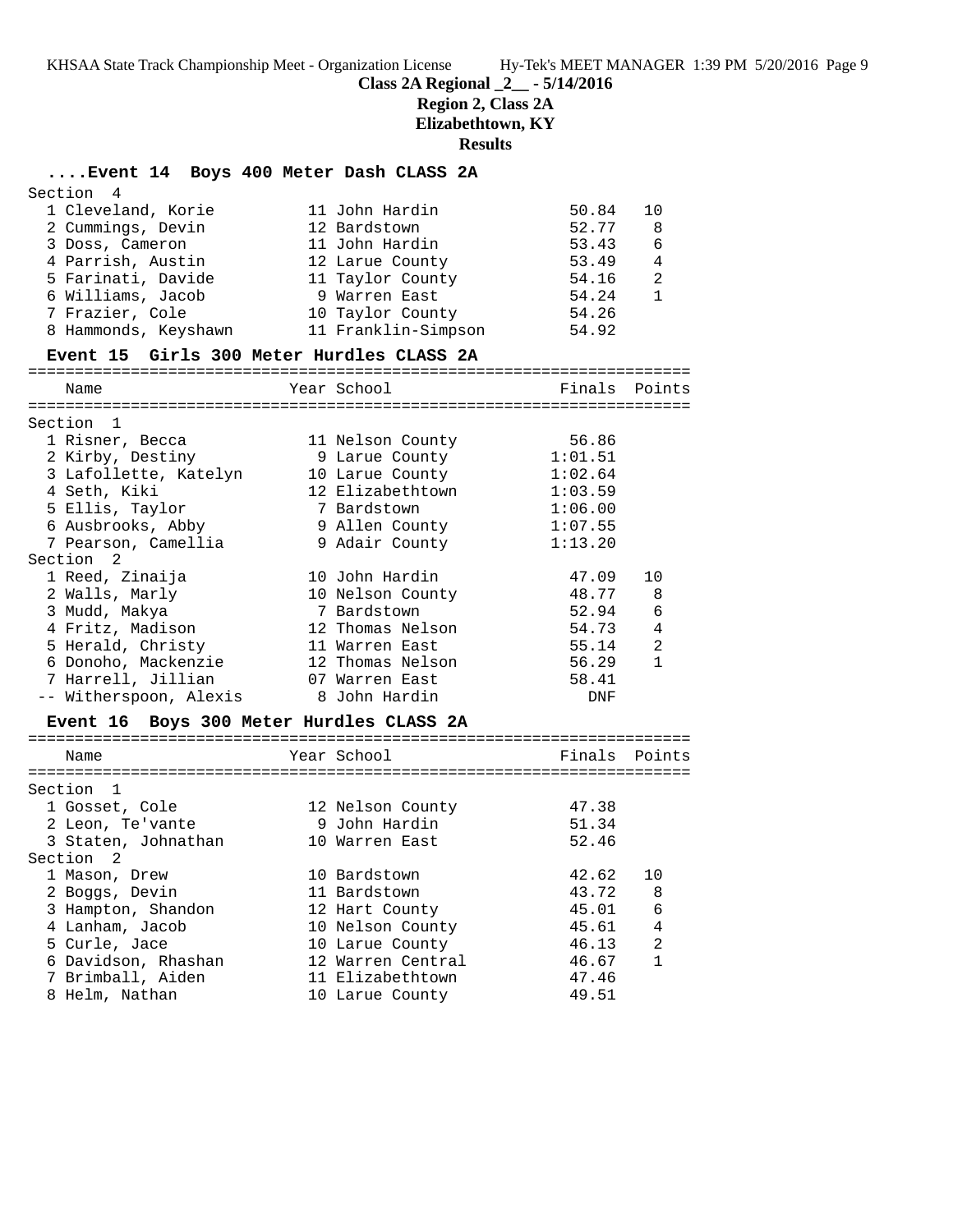# **Class 2A Regional \_2\_\_ - 5/14/2016**

**Region 2, Class 2A**

**Elizabethtown, KY**

**Results**

**Event 17 Girls 800 Meter Run CLASS 2A**

| Name                                  | Year School                         | Finals        | Points         |
|---------------------------------------|-------------------------------------|---------------|----------------|
|                                       |                                     |               |                |
| Section 1                             |                                     |               |                |
| 1 Mccormick, Tyindia                  | 11 Warren Central                   | 2:50.91       |                |
| 2 Evans, Anna                         | 7 Adair County                      | 2:52.74       |                |
| 3 Jordan, Haley                       | 10 Nelson County                    | 2:56.80       |                |
| 4 Ballard, Samantha                   | 11 Thomas Nelson                    | 2:57.38       |                |
| 5 Russell, Maranda                    | 12 Edmonson County                  | 3:05.80       |                |
| 6 Halprin, Taylor                     | 8 Larue County                      | 3:09.80       |                |
| 7 Taylor, Danielle                    | 7 Hart County                       | 3:14.04       |                |
| Section <sub>2</sub>                  |                                     |               |                |
| 1 Ratliff, Claire                     | 12 Elizabethtown                    | 2:29.86       | 10             |
| 2 Alexander, Madison                  | 11 Franklin-Simpson                 | 2:31.53       | 8              |
| 3 Kingery, Savannah                   | 10 Elizabethtown                    | 2:32.79       | 6              |
| 4 Mills, Rae                          | 12 Marion County                    | 2:36.71       | $\overline{4}$ |
| 5 Festervan, Lakin                    | 9 Bardstown                         | 2:38.08       | $\overline{2}$ |
| 6 Steff, Emma                         | 8 Warren East                       | 2:38.21       | $\mathbf{1}$   |
| 7 Jones, Taylor                       | 12 Warren Central                   | 2:38.85       |                |
| 7 Zizzo, Ashley                       | 9 Bardstown                         | 2:38.85       |                |
| 9 Bledsoe, Myra                       | 9 Nelson County                     | 2:40.10       |                |
|                                       | 7 John Hardin                       | 2:41.51       |                |
| 10 Newton, Kylee                      | 7 John Hardin                       | 2:42.41       |                |
| 11 Atiyani, Maryam                    |                                     |               |                |
| 12 Thomas, Nichole                    | 12 Larue County                     | 2:43.14       |                |
| 13 Parrish, Maggie                    | 11 Thomas Nelson                    | 2:45.30       |                |
| 14 Elder, Madeline                    | 12 Warren East                      | 2:46.31       |                |
| Event 18 Boys 800 Meter Run CLASS 2A  |                                     |               |                |
|                                       | Year School                         |               |                |
| Name                                  |                                     | Finals Points |                |
| Section 1                             |                                     |               |                |
|                                       |                                     | 2:11.19       |                |
| 1 Peglow, Preston                     | 12 Franklin-Simpson                 |               |                |
| 2 Nunn, Dalton                        | 7 Taylor County                     | 2:17.03       |                |
| 3 Cecil, Robbie                       | 12 Bardstown                        | 2:21.31       |                |
| 4 Arum, Ben                           | 10 Bardstown                        | 2:21.42       |                |
| 5 Matthews, Austin                    | 11 Hart County                      | 2:22.89       |                |
| 6 Long, Jonathon                      | 12 Nelson County                    | 2:23.89       |                |
| 7 Meador, Caleb                       | 11 Warren Central                   | 2:24.82       |                |
| 8 Gutelius, Michael                   | 9 Adair County                      | 2:26.00       |                |
| 9 Mattingly, Trevor                   | 10 Marion County                    | 2:29.91       |                |
| 10 Stonecypher, Tanner                | 8 Adair County                      | 2:30.07       |                |
| 11 Barnett, Bryce                     | 9 Marion County                     | 2:30.60       |                |
| Section<br>2                          |                                     |               |                |
| 1 Bradley, Tyler                      | 12 Thomas Nelson                    | 2:03.18       | 10             |
| 2 Sasse, Austin                       | 12 Edmonson County                  | 2:04.38       | 8              |
| 3 Randall, Marcell                    | 12 John Hardin                      | 2:04.97       | 6              |
|                                       |                                     |               |                |
| 4 Eleazer, Jerrod                     | 10 Warren East                      | 2:05.64       | 4              |
| 5 Stinger, Grayson                    | 10 Elizabethtown                    | 2:05.86       | 2              |
| 6 Bullington, Colton                  | 9 Warren East                       | 2:08.56       | 1              |
| 7 Sevilla, Jackson                    | 10 Franklin-Simpson                 | 2:08.64       |                |
| 8 Boulware, Raleigh                   | 11 John Hardin                      | 2:08.73       |                |
|                                       | 10 Thomas Nelson                    | 2:09.01       |                |
| 9 Humphrey, Jake                      |                                     | 2:09.01       |                |
| 9 Mattingly, Austin<br>11 Cecil, Jake | 11 Nelson County<br>11 Larue County | 2:10.46       |                |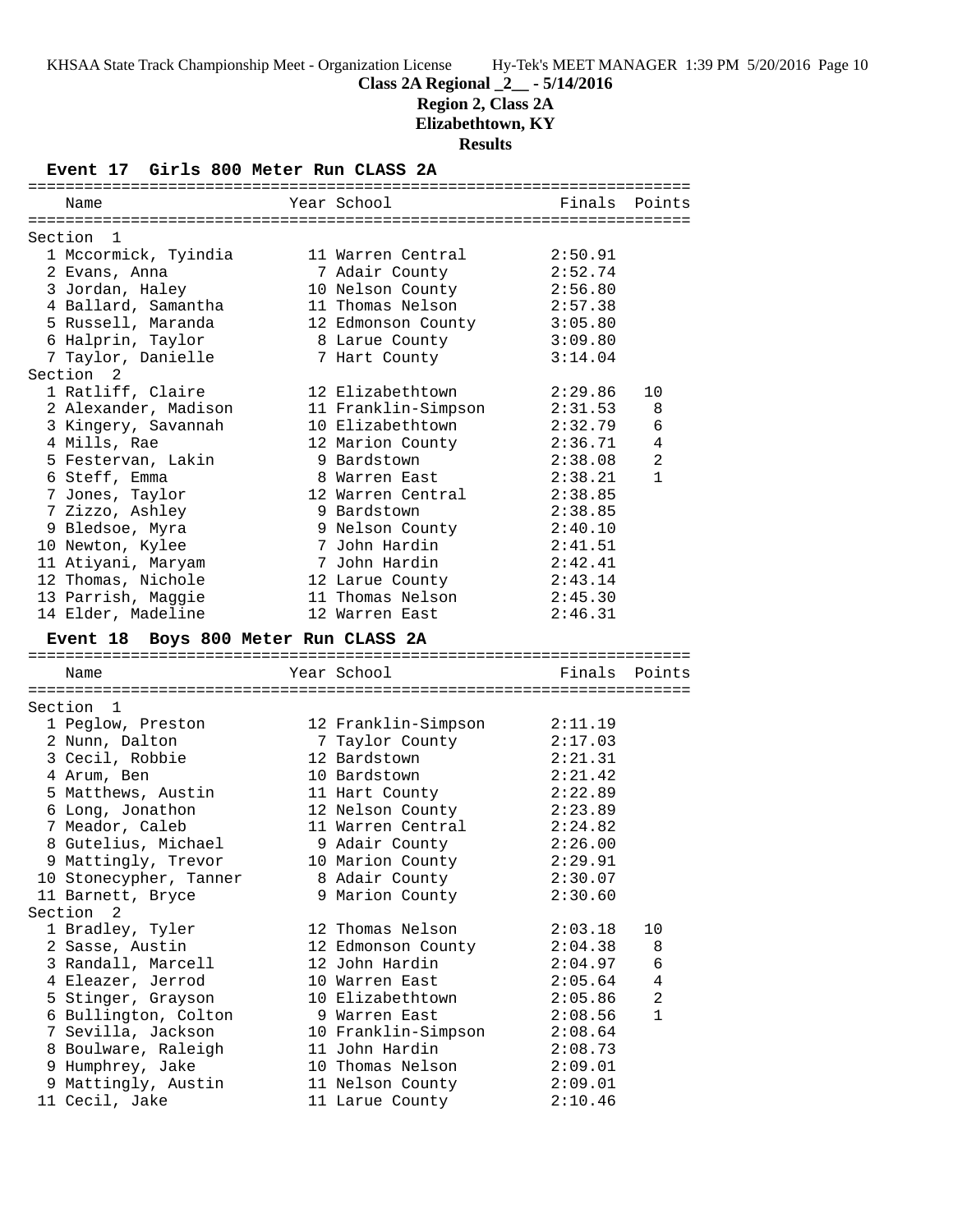**Class 2A Regional \_2\_\_ - 5/14/2016**

**Region 2, Class 2A**

**Elizabethtown, KY**

**Results**

|                                        | Event 18 Boys 800 Meter Run CLASS 2A                |                |                |
|----------------------------------------|-----------------------------------------------------|----------------|----------------|
| 12 Blakeman, Wilson                    | 12 Warren Central                                   | 2:11.31        |                |
| 13 Siddle, Brett                       | 10 Elizabethtown                                    | 2:15.13        |                |
| 14 Sasse, Jackson                      | 12 Edmonson County                                  | 2:16.82        |                |
| 15 Marin, Saul                         | 10 Larue County                                     | 2:18.29        |                |
| Event 19 Girls 200 Meter Dash CLASS 2A |                                                     |                |                |
| Name                                   | Year School                                         | Finals Points  |                |
|                                        |                                                     |                |                |
| Section 1                              |                                                     |                |                |
| 1 Newton, Natalie                      | 10 Marion County 32.52                              |                |                |
| 2 Maynard, Alyson 11 Allen County      |                                                     | 32.83          |                |
| 3 Dennison, Caitlyn                    | 9 Edmonson County                                   | 33.10          |                |
| Section 2                              |                                                     |                |                |
| 1 Middleton, Caroline                  | 10 Thomas Nelson                                    | 30.49          |                |
| 2 Hunt, Emery                          | 11 Edmonson County                                  | 31.29          |                |
| 3 Vernon, Macayla                      | 9 Allen County                                      | 31.65          |                |
| 4 O'Bryan, Jessi                       | 10 Larue County                                     | 31.78          |                |
| 5 Wright, Hannah                       | 9 Nelson County                                     | 31.80          |                |
| 6 Eastham, Bienja                      | 8 Adair County                                      | 33.07          |                |
| Section 3                              |                                                     |                |                |
| 1 Smith, Destiny                       | 12 Warren East                                      | 28.98          | 1              |
| 2 Gardner, Morgan                      | 12 Warren East                                      | 29.13          |                |
| 3 Love, Zion                           | 8 Elizabethtown                                     | 29.21          |                |
| 4 Cullom, Egypt                        | 11 Warren Central                                   | 29.46          |                |
| 5 Branham, Chantal                     | 12 Adair County                                     | 29.49          |                |
| 6 Howell, Sherika                      | 12 Bardstown<br>12 Barustown<br>12 Franklin-Simpson | 29.81          |                |
| 7 Atkins, La Kayla                     |                                                     | 30.67          |                |
| Section 4                              |                                                     |                |                |
| 1 Nelson, Jordan                       | 10 John Hardin<br>10 Bardstown                      | 26.76<br>26.96 | 10<br>8        |
| 2 Koger, Haylee<br>3 Malone, Alexis    | 11 Thomas Nelson                                    | 27.31          | 6              |
| 4 Sapp, Sky                            |                                                     | 28.42          | $\overline{4}$ |
| 5 Beverly, Marniece                    | 8 Taylor County<br>10 John Hardin<br>10 John Hardin | 28.76          | 2              |
| 6 Dornan, Teychiana                    | 11 Elizabethtown                                    | 29.58          |                |
| 7 Mills, Daisy                         | 9 Hart County                                       | 30.05          |                |
| -- Hughes, Mercedes                    | 10 Taylor County                                    | DQ             | lane violation |
| Event 20 Boys 200 Meter Dash CLASS 2A  |                                                     |                |                |
|                                        |                                                     |                |                |
| Name                                   |                                                     |                |                |
|                                        |                                                     |                |                |
| Section<br>- 1                         |                                                     |                |                |
| 1 Skaggs, Dylan                        | 12 Edmonson County                                  | 27.02          |                |
| 2 Wasson, Devan                        | 9 Taylor County                                     | 33.37          |                |
| Section<br>2                           |                                                     |                |                |
| 1 Wilson, Bobby<br>2 Lewis, Taylor     | 11 Marion County                                    | 24.85<br>25.27 |                |
| 3 O' Neil, Bryan                       | 9 Hart County<br>11 John Hardin                     | 25.28          |                |
| 4 Mcmahan, Mason                       | 12 Thomas Nelson                                    | 25.78          |                |
| 5 Staten, Johnathan                    | 10 Warren East                                      | 26.30          |                |
| 6 Delrosario, Grant                    | 11 Nelson County                                    | 26.66          |                |
| 7 Honaker, Damon                       | 12 Adair County                                     | 27.03          |                |
| Section 3                              |                                                     |                |                |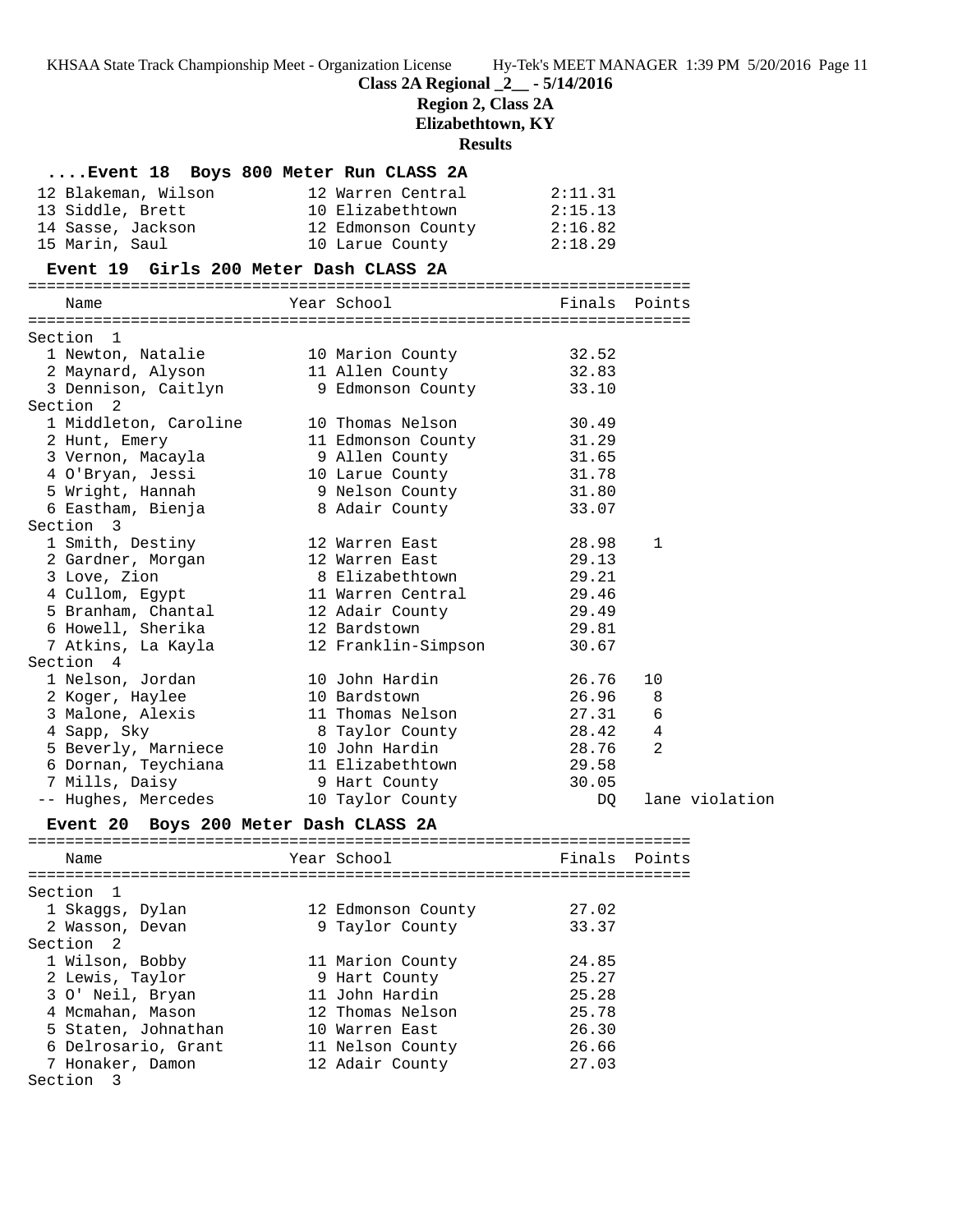# **Class 2A Regional \_2\_\_ - 5/14/2016**

# **Region 2, Class 2A**

**Elizabethtown, KY**

**Results**

### **....Event 20 Boys 200 Meter Dash CLASS 2A**

| 24.99<br>25.08<br>25.20<br>25.22<br>25.60<br>25.61 |              |
|----------------------------------------------------|--------------|
|                                                    |              |
|                                                    |              |
|                                                    |              |
|                                                    |              |
|                                                    |              |
|                                                    |              |
| 30.98                                              |              |
|                                                    |              |
| 22.97                                              | 10           |
| 23.26                                              | - 8          |
| 23.80                                              | 6            |
| 24.03                                              | 4            |
|                                                    | 2            |
| 24.11                                              |              |
| 24.13                                              | $\mathbf{1}$ |
| 24.40                                              |              |
|                                                    |              |

### **Event 21 Girls 3200 Meter Run CLASS 2A**

| Name                                  | Year School      | Finals   | Points         |
|---------------------------------------|------------------|----------|----------------|
|                                       |                  |          |                |
| Section<br>$\overline{1}$             |                  |          |                |
| 1 Been, Sarah                         | 9 Elizabethtown  | 12:06.78 | 10             |
| 2 Pearman, Emily                      | 8 Larue County   | 12:25.81 | 8              |
| 3 Riley, Maddie                       | 7 Taylor County  | 12:34.72 | 6              |
| 4 Hughes, Kelsey                      | 11 Nelson County | 12:55.02 | 4              |
| 5 Hardin, Madison                     | 7 Marion County  | 13:06.82 | $\overline{2}$ |
| 6 McDonald, Iyanna                    | 7 John Hardin    | 13:17.95 | $\mathbf{1}$   |
| 7 Maynard, Emma                       | 7 Taylor County  | 13:19.40 |                |
| 8 Warthen, Sophia                     | 8 Elizabethtown  | 13:29.99 |                |
| 9 King, Lily                          | 9 Bardstown      | 13:33.02 |                |
| 10 Oneill, Erin                       | 8 Nelson County  | 13:36.69 |                |
| Section <sub>2</sub>                  |                  |          |                |
| 1 Roby, Lauren                        | 10 Bardstown     | 13:41.73 |                |
| 2 Mills, Rae                          | 12 Marion County | 14:10.44 |                |
| 3 Whittaker, Mei                      | 10 John Hardin   | 14:17.66 |                |
| 4 Evans, Anna                         | 7 Adair County   | 15:00.05 |                |
| 5 Naftel, Hailey                      | 12 Warren East   | 15:03.18 |                |
| 6 Garagnani, Devan                    | 9 Thomas Nelson  | 15:08.90 |                |
| 7 Pepper, Sophe                       | 11 Larue County  | 15:08.90 |                |
| 8 Garagnani, Jensen                   | 9 Thomas Nelson  | 15:16.74 |                |
| Event 22 Boys 3200 Meter Run CLASS 2A |                  |          |                |
|                                       |                  |          |                |
| Name                                  | Year School      | Finals   | Points         |
| Section 1                             |                  |          |                |
| 1 Mattingly, Jarrett                  | 12 Thomas Nelson | 9:57.13  | 10             |
| 2 Schmidt, Chris                      | 11 Nelson County | 10:31.67 | 8              |
| 3 Boulware, Raleigh                   | 11 John Hardin   | 10:32.48 | 6              |
| 4 McAnally, Adam                      | 9 Elizabethtown  | 10:33.80 | 4              |
| 5 Maynard, Ryan                       | 8 Taylor County  | 10:49.93 | $\overline{a}$ |
| 6 Sledge, Dalton                      | 10 Warren East   | 10:54.60 | $\mathbf{1}$   |
| 7 Mattingly, Austin                   | 11 Nelson County | 10:57.02 |                |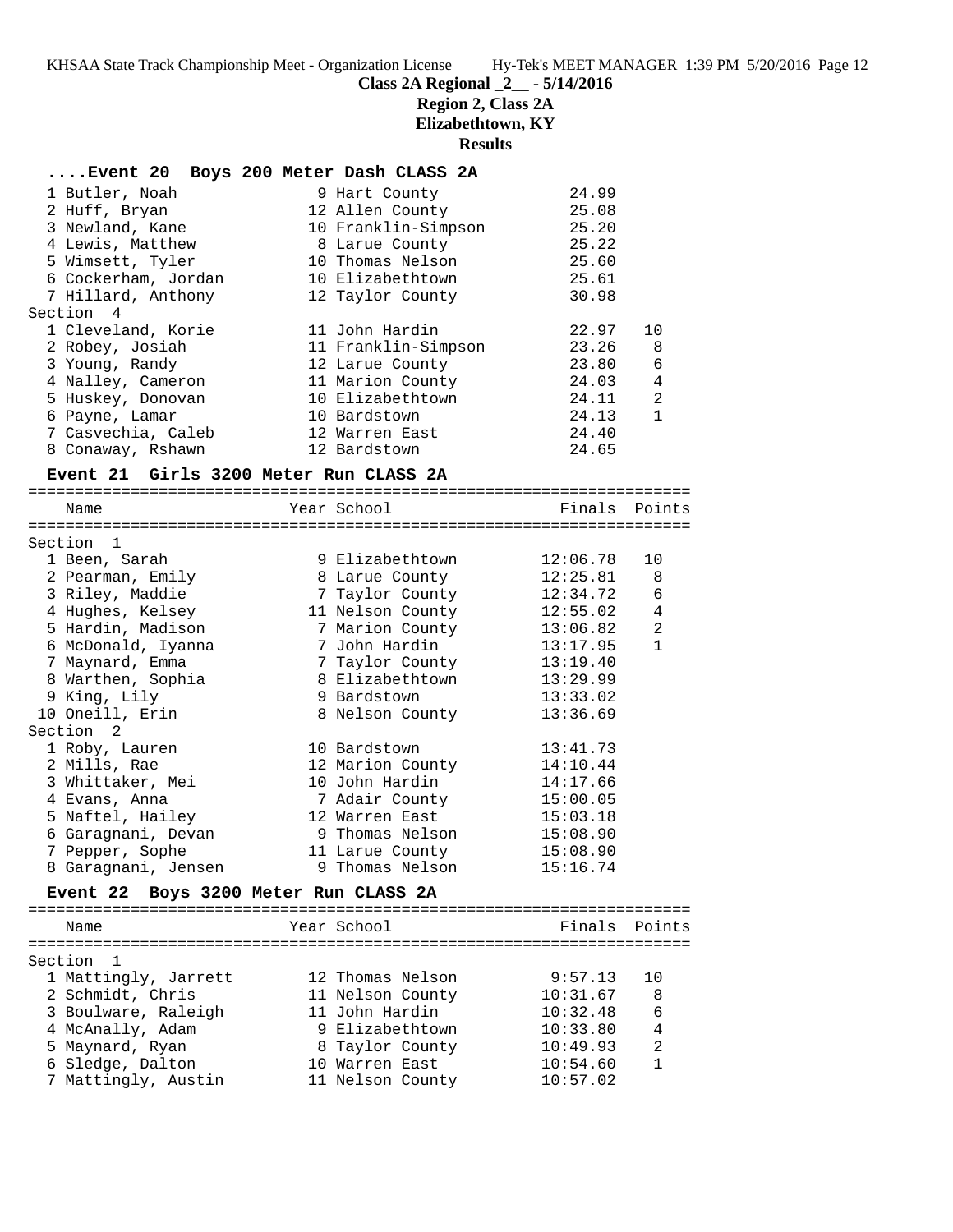### **Class 2A Regional \_2\_\_ - 5/14/2016**

### **Region 2, Class 2A**

**Elizabethtown, KY**

**Results**

#### **....Event 22 Boys 3200 Meter Run CLASS 2A**

|           | 8 Morse, Chandler        |  | 11 Warren Central   | 11:02.62 |  |  |  |  |
|-----------|--------------------------|--|---------------------|----------|--|--|--|--|
|           | 9 Haws, Tyler            |  | 12 John Hardin      | 11:06.28 |  |  |  |  |
|           | 10 Degraffenreid, Cooper |  | 11 Franklin-Simpson | 11:15.32 |  |  |  |  |
| Section 2 |                          |  |                     |          |  |  |  |  |
|           | 1 Brelig, Max            |  | 10 Hart County      | 11:21.42 |  |  |  |  |
|           | 2 Blankenship, Calvin    |  | 11 Warren East      | 11:26.96 |  |  |  |  |
|           | 3 Flanagan, Caleb        |  | 9 Bardstown         | 11:28.15 |  |  |  |  |
|           | 4 Palavra, Sadin         |  | 12 Warren Central   | 11:28.64 |  |  |  |  |
|           | 5 Dones, Clay            |  | 8 Thomas Nelson     | 11:32.96 |  |  |  |  |
|           | 6 Scyphers, Tad          |  | 11 Bardstown        | 11:54.31 |  |  |  |  |
|           | 7 Evans, Alex            |  | 9 Adair County      | 12:27.48 |  |  |  |  |
|           | 8 Bonifer, Cj            |  | 10 Adair County     | 12:59.06 |  |  |  |  |
|           | 9 Martin, Chance         |  | 10 Larue County     | 13:10.26 |  |  |  |  |
|           |                          |  |                     |          |  |  |  |  |

#### **Event 23 Girls 4x400 Meter Relay CLASS 2A**

======================================================================= School Finals Points ======================================================================= Section 1 1 Elizabethtown 4:17.55 10 1) Love, Zion 8 2) Evans, Amirr 9 3) Nuccitelli, Jordan 12 4) Ratliff, Claire 12 2 John Hardin 4:22.09 8 1) Branche, Jazman 10 2) Guzman, Chrystal 11 3) Reed, Malaysia 9 4) Barnes, Aubreyanna 10 3 Thomas Nelson 4:27.49 6 1) Fritz, Madison 12 2) Malone, Alexis 11 3) Donoho, Mackenzie 12  $-$  4) Fritz, Kenliegh 8 4 Bardstown 4:34.71 4 1) Festervan, Lakin 9 2) Hayden, Andrea 10 3) Koger, Haylee 10 (4) Love, Destiny 10 5 Nelson County 4:38.19 2 1) Walls, Marly 10 2) Bledsoe, Myra 9 3) Risner, Becca 11 (4) Viens, Hannah 11 6 Larue County 4:39.73 1 1) Hunter-Hays, Jada 7 2) Murray, Peyton 10 3) Thomas, Nichole 12 4) Rigdon, Jackie 9 7 Warren East 4:57.50 1) Estes, Megan 11 2) Abney, Carrie 10 3) Mcintyre, Caitlin 11  $\qquad \qquad$  4) Alford, Lauren 9 8 Allen County Scottsville 5:38.09 1) Grainger, Shycuria 7 2) Miller, Annika 8 3) Ausbrooks, Abby 9 (4) Crowder, Emily 12 **Event 24 Boys 4x400 Meter Relay CLASS 2A** ======================================================================= School **Finals** Points ======================================================================= 1 Hart County 4:02.05 1) Curry, Seivaughn 10 2) Hampton, Shandon 12 3) Lancaster, Weston 12  $\qquad \qquad$  4) Shoulders, John 9 2 Allen County Scottsville 4:05.16 1) Toby, Daniel 11 2) Waters, Jagger 9 3) Waters, Chase 12 (4) Cox, Colton 11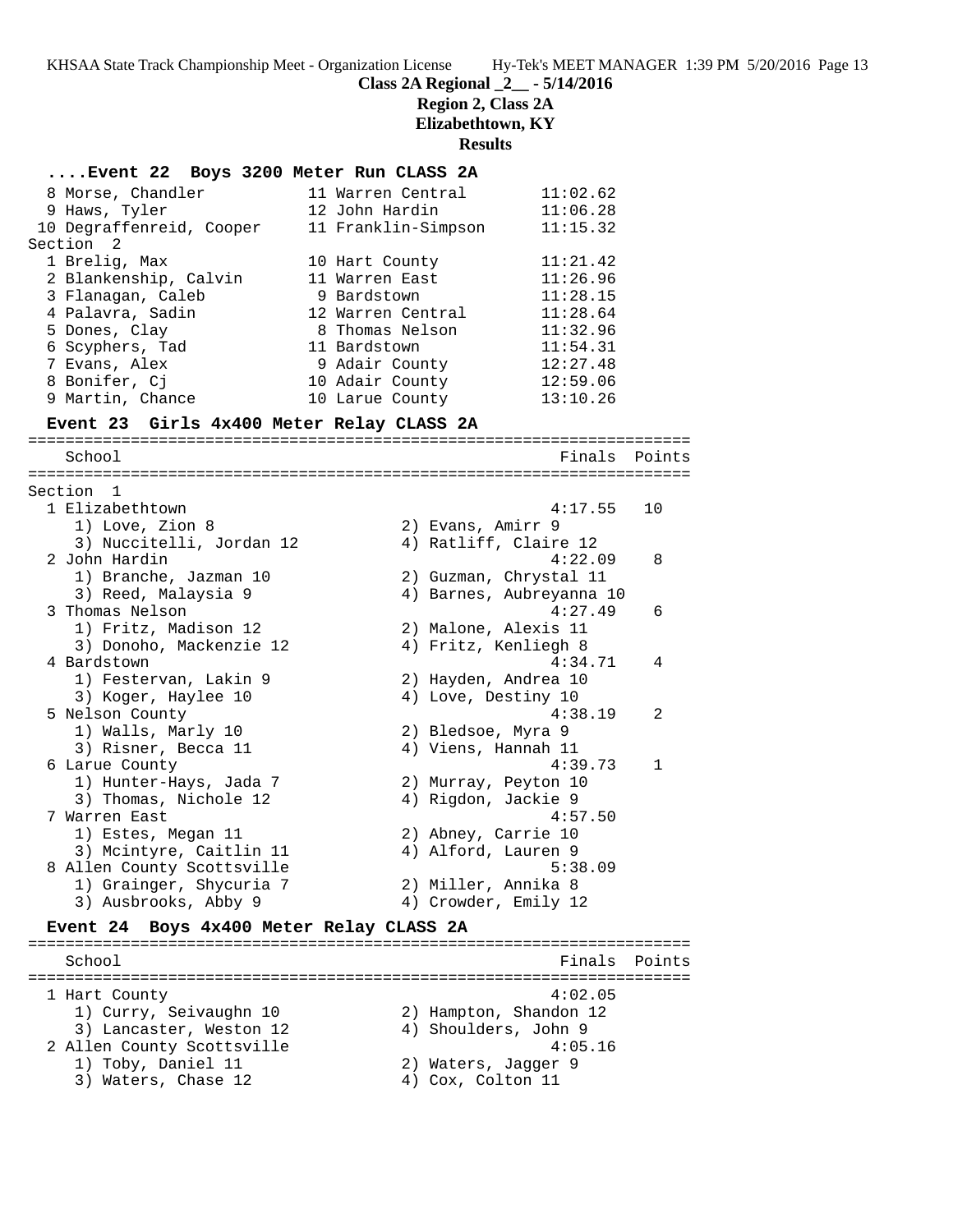**Region 2, Class 2A Elizabethtown, KY**

# **Results**

### **....Event 24 Boys 4x400 Meter Relay CLASS 2A**

| 3 Marion County                                                |                  | 4:33.15                                               |     |
|----------------------------------------------------------------|------------------|-------------------------------------------------------|-----|
| 1) Hoppes, Nate 8                                              |                  | 2) Kaminski, Nicholas 10                              |     |
| 3) Thompson, Blake 11                                          |                  | 4) Wilson, Bobby 11                                   |     |
| Section 2                                                      |                  |                                                       |     |
| 1 John Hardin                                                  |                  | 3:37.33                                               | 10  |
| 1) Burnett, Jahari 11                                          |                  | 2) Cleveland, Korie 11                                |     |
| 3) Doss, Cameron 11                                            |                  | 4) Polite, Anthony 12                                 |     |
| 2 Taylor County                                                |                  | 3:38.41                                               | 8   |
| 1) Farinati, Davide 11                                         |                  | 2) Ballard, Antonio 11                                |     |
|                                                                |                  | 4) Wasson, Devan 9                                    |     |
| 3) Hillard, Anthony 12                                         |                  |                                                       |     |
| 3 Elizabethtown                                                |                  | 3:38.88                                               | 6   |
| 1) Cockerham, Justin 10                                        |                  | 2) Brimball, Aiden 11                                 |     |
| 3) Siddle, Brett 10                                            |                  | 4) Stinger, Grayson 10                                |     |
| 4 Bardstown                                                    |                  | 3:41.80                                               | 4   |
| 1) Boggs, Devin 11                                             |                  | 2) Boggs, Deandre 11                                  |     |
| 3) Cummings, Devin 12                                          |                  | 4) Mason, Drew 10                                     |     |
| 5 Larue County                                                 |                  | 3:45.05                                               | 2   |
| 1) Young, Randy 12                                             |                  | 2) Parrish, Austin 12                                 |     |
| 3) Marin, Saul 10                                              |                  | 4) Lewis, Matthew 8                                   |     |
| 6 Warren East                                                  |                  | 3:46.27                                               | 1   |
| 1) Graves, Jarius 10                                           |                  | 2) Conway, Alex 11                                    |     |
| 3) Ortiz, Eber 11                                              |                  | 4) Williams, Jacob 9                                  |     |
| 7 Edmonson County                                              |                  | 3:47.15                                               |     |
| 1) Hines, Jarod 12                                             |                  | 2) Caudill, Daniel 11                                 |     |
| 3) Sasse, Austin 12                                            |                  | 4) Sasse, Jackson 12                                  |     |
| 8 Nelson County                                                |                  | 4:05.70                                               |     |
| 1) Lanham, Jacob 10                                            |                  | 2) Roby, Ethan 9                                      |     |
| 3) Long, Jonathon 12                                           |                  | 4) Gosset, Cole 12                                    |     |
|                                                                |                  |                                                       |     |
| Event 39 Mixed 100 Meter Dash Relay Unified Ambulatory Unified |                  |                                                       |     |
|                                                                |                  |                                                       |     |
| Name                                                           | Year School      | Finals                                                |     |
| Section 1                                                      |                  |                                                       |     |
| -- Sowder, Aaron                                               |                  |                                                       |     |
|                                                                | M9 Larue County  | X15.47                                                |     |
| -- Murphy, Kaylem                                              | M10 Larue County | X15.47                                                |     |
| <b>Event 41</b>                                                |                  | Mixed 400 Meter Dash Relay Unified Ambulatory Unified |     |
|                                                                |                  |                                                       |     |
| Name                                                           | Year School      | Finals                                                |     |
|                                                                |                  |                                                       |     |
| -- Sowder, Aaron                                               | M9 Larue County  | X1:10.14                                              |     |
| -- Murphy, Kaylem                                              | M10 Larue County | X1:10.14                                              |     |
|                                                                |                  |                                                       |     |
|                                                                |                  | Women - CLASS 2A - Team Rankings - 18 Events Scored   |     |
| 1) Elizabethtown                                               | 122              | 2) John Hardin                                        | 102 |
| 3) Nelson County                                               | 76               | 4) Bardstown                                          | 69  |
|                                                                |                  | 6) Thomas Nelson                                      |     |
| 5) Warren East                                                 | 61               |                                                       | 45  |
| Taylor County<br>7)                                            | 33               | 8) Larue County                                       | 20  |
| 9) Marion County                                               | 10               | 10) Franklin-Simpson                                  | 8   |
| 10) Adair County                                               | 8                | 12) Edmonson County                                   | 3   |
| 13) Allen County Scottsville                                   | 1                |                                                       |     |